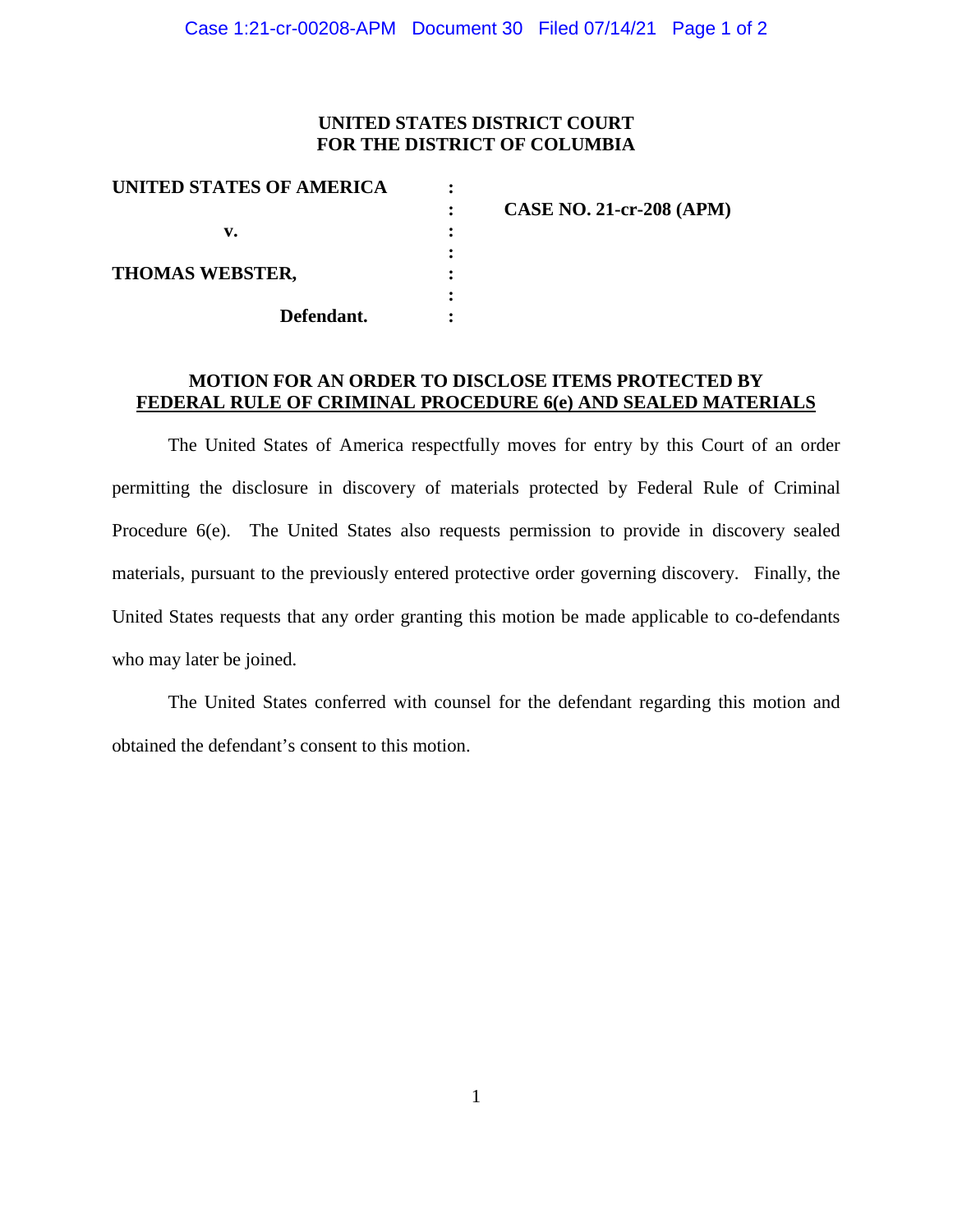WHEREFORE, the United States respectfully requests an order authorizing the disclosure

in discovery of the materials described above.

Respectfully submitted,

CHANNING PHILLIPS Acting United States Attorney D.C. Bar No. 415793

By:  $/s/$ 

HAVA MIRELL Assistant United States Attorney CA Bar No. 311098 312 N. Spring St., Suite 1100 Los Angeles, CA 90012 213-894-0717 Hava.Mirell@usdoj.gov